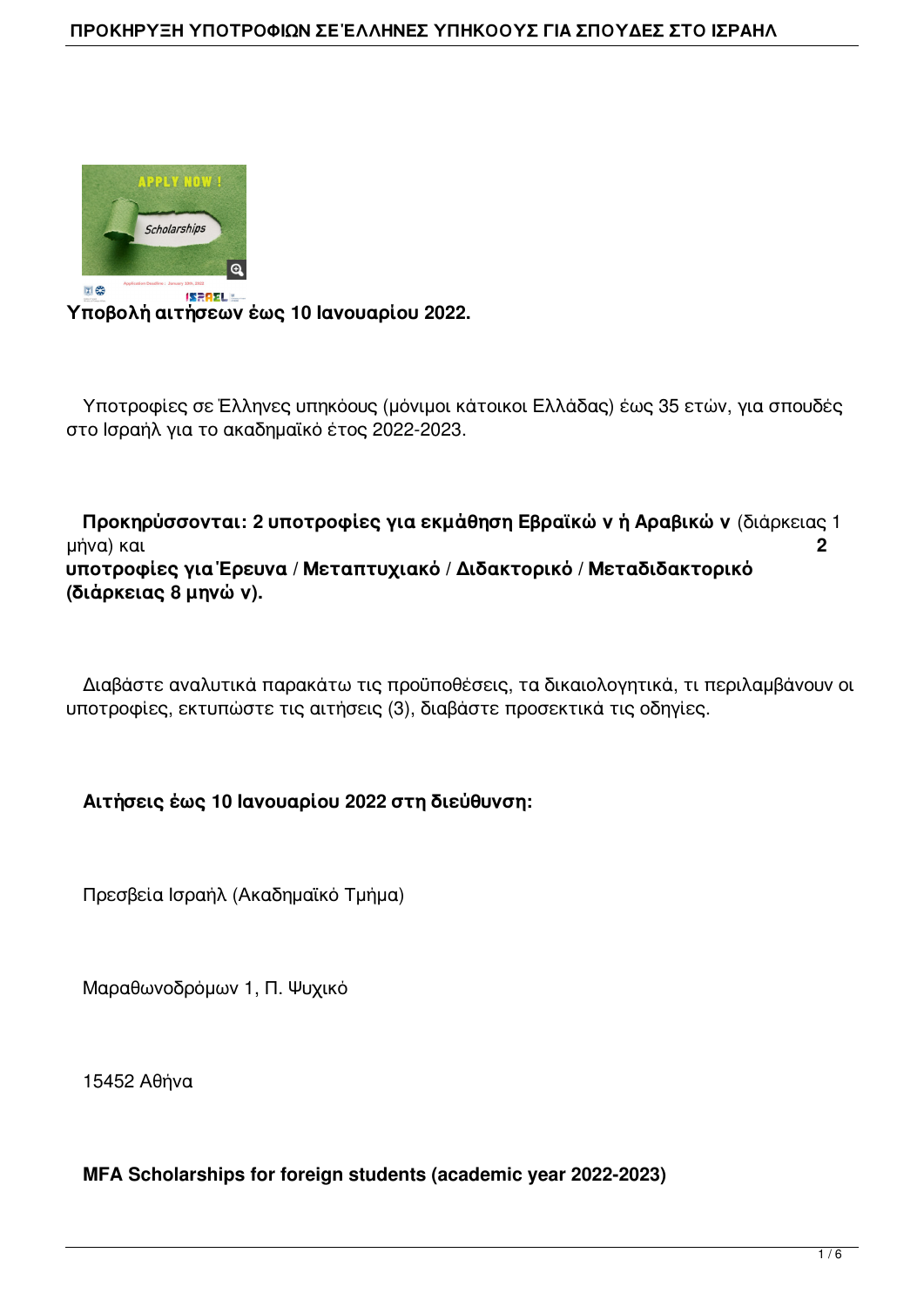Ministry of Foreign Affairs: Cultural and Scientific Relations Division

 The Government of Israel is pleased to offer scholarships to foreign students, as agreed in the Cultural Agreements between Israel and the following countries and regions: Argentina, Austria, Belarus, Bulgaria, Canada (Quebec Province), China, Colombia, Croatia, Cyprus, Czech Republic, Estonia, Georgia, Greece, Hungary, Italy, Korea, Lithuania, Latvia, Mexico, Paraguay, Poland, Portugal, Romania, Republic of Serbia, Slovak Republic, Slovenia, Spain, Taiwan and Turkey.

# **Different types of scholarships are offered (not available for veterinary and medicine studies):**

1. Summer language courses (Ulpan)

 2. One academic year (October to June) for a maximum of eight months (M.A., Ph.D. Post Doctorate or research studies).

### **Basic Requirements:**

 -The applicant should hold a BA or BSc degree (or higher) and have a good record of academic achievement.

 -The applicant should be a citizen of the country where he/she applies for the scholarship and be under the age of 35 (at the beginning of the academic year). Israeli citizens are not eligible to submit an application for this scholarship. Recipients of the scholarship must receive a student visa (A2), issued by the Israeli embassy to which their application was submitted.

-Proof of English or Hebrew language proficiency.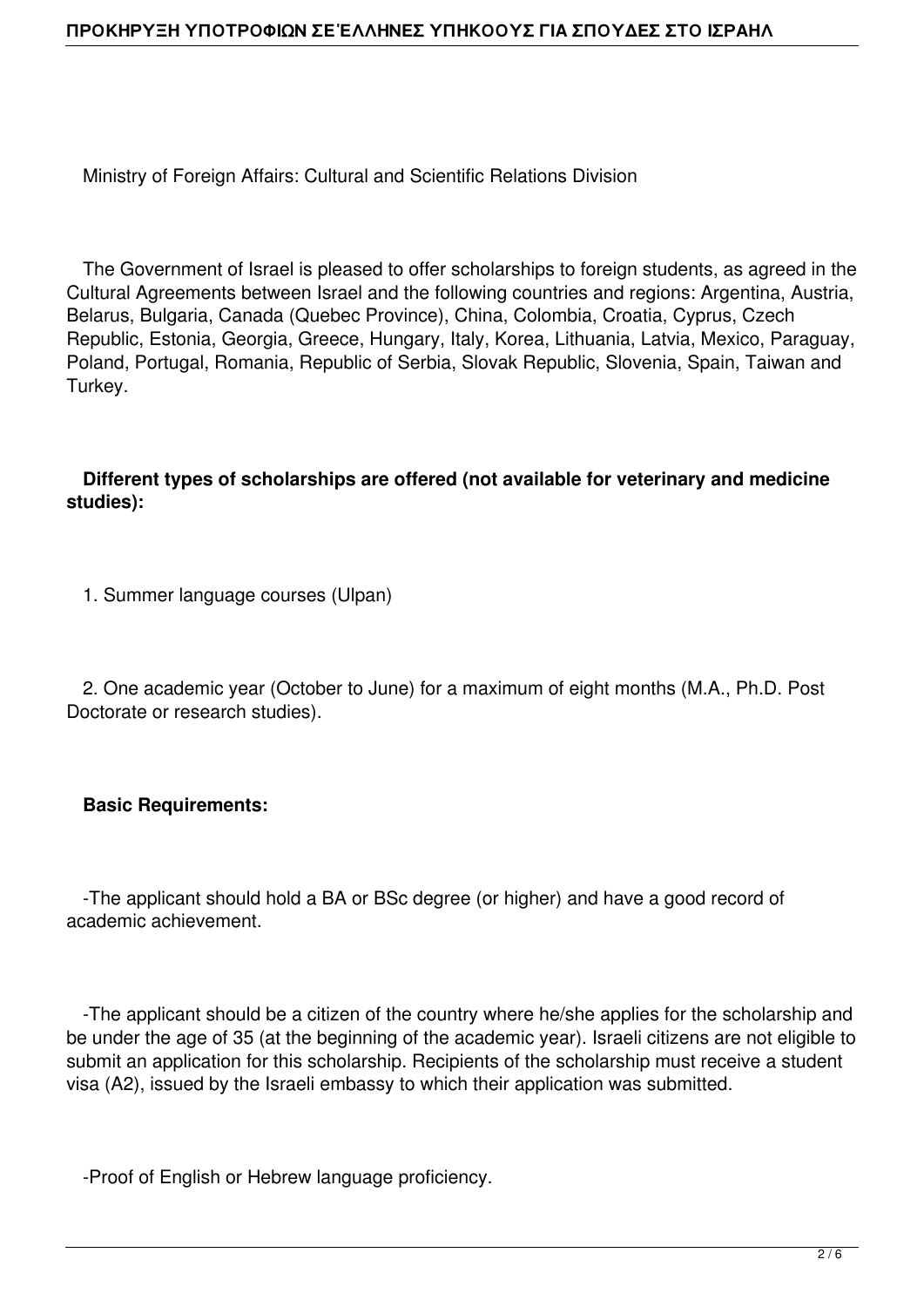-The applicant should meet the academic requirements of the Israeli University to which he/she applies. A scholarship will be granted only after the required Institute approves the acceptance of the candidate.

# **Terms and Conditions:**

 -Terms and conditions of the scholarship may change from year to year according to the annual budget.

 -The scholarship can be granted only once (either for a Summer Language course or for an Academic Year)

#### **The one academic year scholarship includes:**

1. Partial tuition fees - if applied (50% up to a maximum of  $$6,000$  for tuition fees of  $$$ 12,000 and higher)

- 2. Monthly allowance for one academic year (8 months only, October until June)
- 3. Basic health insurance

### **The partial one academic year scholarship includes:**

1. Monthly allowance for one academic year (8 months only, October until June)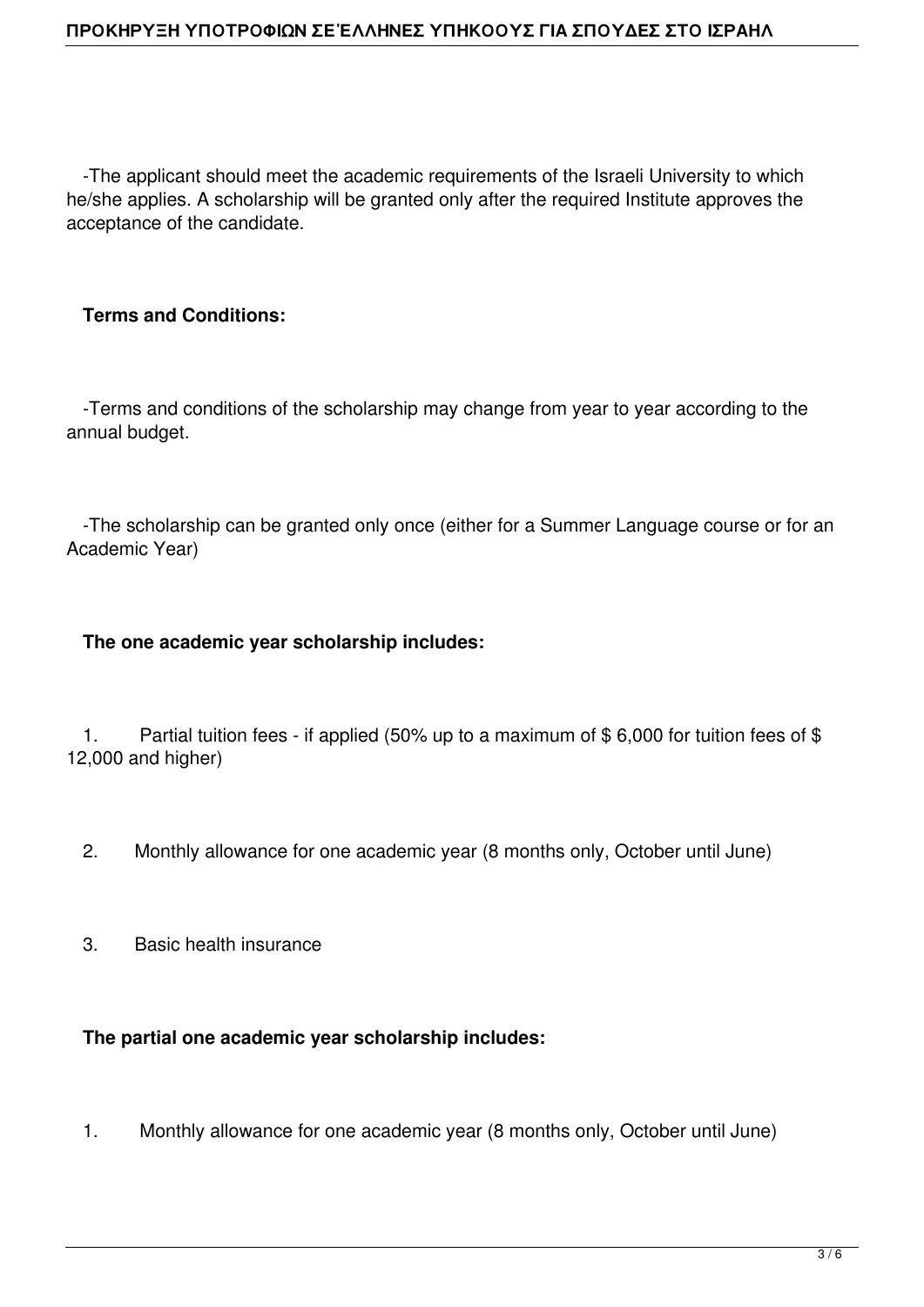2. Basic health insurance

#### **The Summer Language Course Includes:**

- 1. Full tuition fees
- 2. Dormitories
- 3. 3 weeks' allowance
- 4. Basic health insurance

 -Accommodation, transportation and travel arrangements to and from Israel are the applicant's responsibility.

 -Scholarships will be granted only for studies in universities and programs approved by the Israeli Council for Higher Education.

 -Scholarships for Ulpan language studies will be granted in the Ulpan chosen by the Ministry of Foreign Affairs.

 In order to start the application process, please contact your local Israeli embassy to verify the exact date for submitting applications and to receive more detailed information concerning the process of choosing candidates for scholarship from your country.

### **Submission of Application**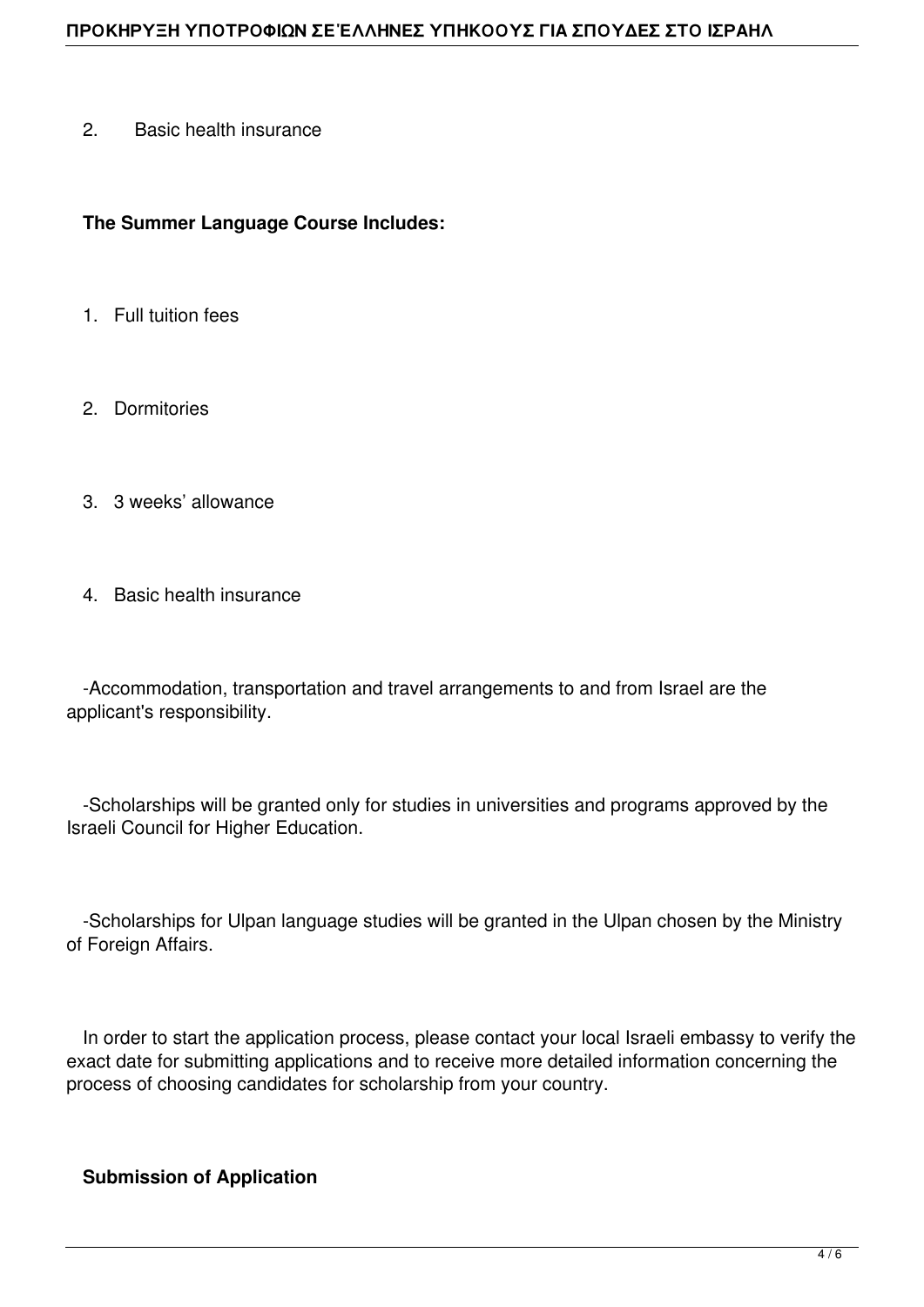Before downloading and filling out the application forms, please carefully read these important instructions.

# **Applications should include:**

1. Completed application form - Download application forms

 2. Detailed letter describing the f[ield the applicant intends to](https://mfa.gov.il/MFA/AboutTheMinistry/Documents/Scholarshipapplication.pdf) study in Israel, specifying the University he/she wishes to attend

3. Curriculum Vitae

 4. Copies of letters exchanged with Israeli universities, or in the case of a research or post doctorate – the relevant Israeli supervisor. Not required for Ulpan Scholarship.

 5. Official original academic records (or notarized copies) of all relevant studies and test scores, diplomas attesting the completion of an academic degree, including a transcript of the student's records

 6. At least two (2) letters of recommendation from lecturers/professors who taught the candidate

7. Three (3) photographs

8. Certificate of health